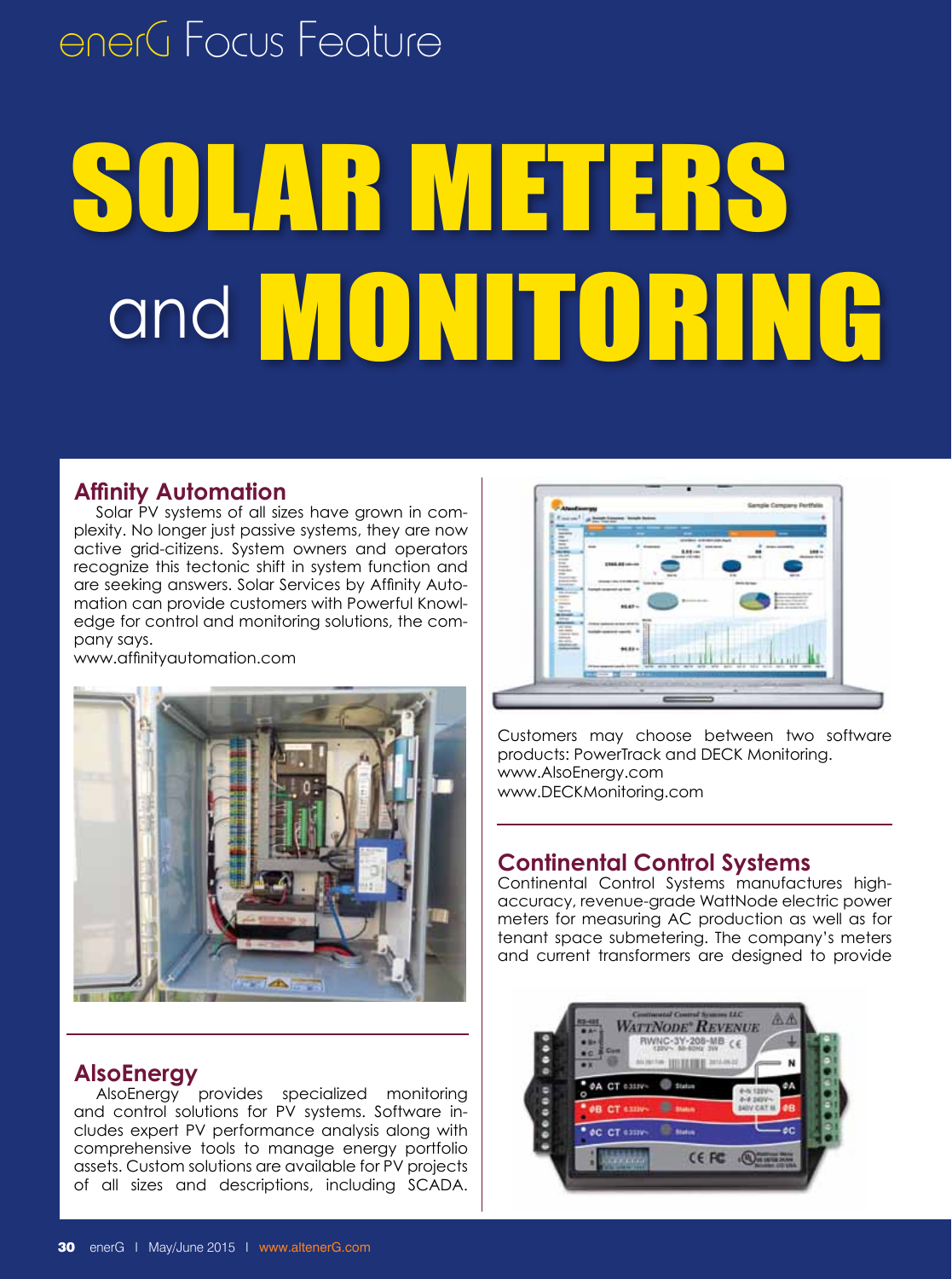## enerG Focus Feature **Solar Meters and Monitoring**

key electrical system measurements including power (kW) and energy (kWh) through a variety of communication protocols including revenue-grade BACnet, Modbus, and LonWorks and as pulse output. www.ccontrolsys.com

### **Carlo Gavazzi**

Carlo Gavazzi has launched two new Eos-Array Web modules—the VMU-C Web Server and the VMU-W Cellular Wireless Modem—that further complement the Eos-Array, which is dedicated to the management, monitoring, and control of systems for PV plants.



Full monitoring of solar plants is accomplished by the combination of the newly released VMU-C and VMU-W with the existing Eos-Array modules, the VMU-S, VMU-P, and VMU-O. The VMU-S string level monitoring module, the VMU-P environmental measurement module, and the VMU-O input/output module, handle measurements and control functions split into independent modules. www.GavazziOnline.com

#### **Draker Energy**

Draker provides reliable monitoring solutions to enable owners and operators of commercial, industrial, and utility-scale PV systems to maximize the efficiency and profitability of their solar assets. Draker's monitoring and SCADA solutions combine proven field instrumentation with



an intuitive Web-based data management application and engineering and support services. www.drakerenergy.com

#### **eGauge Systems**

eGauge Systems is said to offer a unique approach to renewable energy monitoring by combining revenue grade accuracy with a real-time meter, data logger, and web server. The eGauge can monitor a home's electricity on

up to 12 circuits and measures production and consumption loads simultaneously. There are no ongoing monthly or support fees and there is no software to add.

www.egauge.net

*to page 32*

## *THE SPEED OF LIGHT*

Does your smart inverter need a revenue-grade power meter with a fast power (Opt FP) update rate?



WattNode Modbus with "Fast Power Option" updates the fast power reading every 200 msec.

Allows for feed-in response time of 500msec.

Modbus®, BACnet®, LonWorks®, Pulse Output Certified ANSI C12.1, PBI, UL, cUL

**Continental Control Systems, LLC** *to page 31* 1-888-WattNode (928-8663) • ccontrolsys.com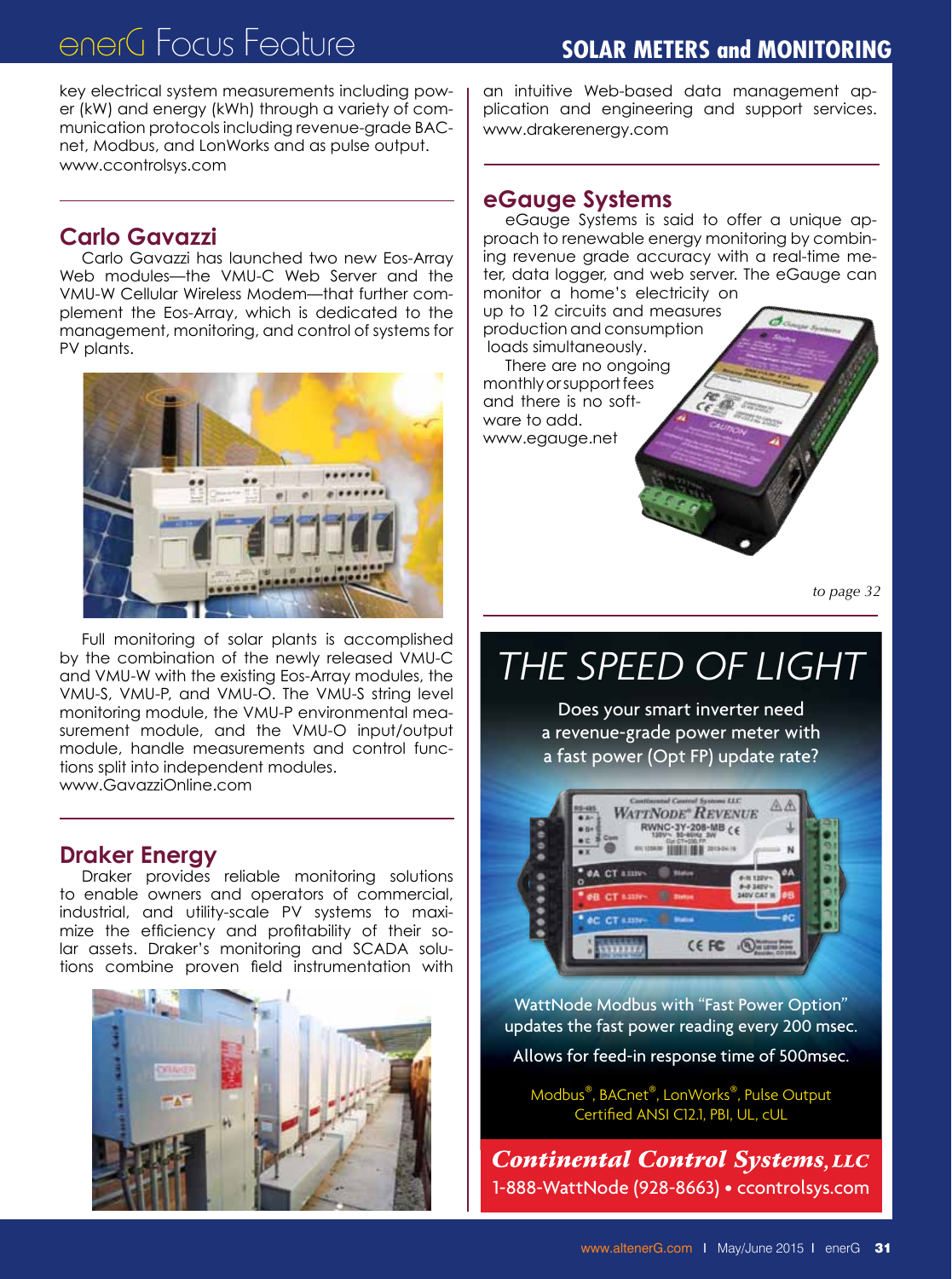## enerG Focus Feature **Solar Meters and Monitoring**

#### *from page 31*

#### **Fronius**

The Fronius Solar.web App Pro version is said to be the only solar monitoring app available on the Apple Watch, says the company.

Available to purchase for a small one-time fee in the AppStore, the Fronius Solar.web Pro App also allows mobile access to up-to-date historical data. Since several systems can be registered, users can view them all at any time using a single login. Functions of the Pro version include all the functionalities of the free version of the Fronius Solar.web App, as well as professional display and comparison of several PV systems; clear presentation of current values and archive; additional PV system information; and the only monitoring app available with the Apple Watch, real-time data available right on your wrist.

www.fronius.com



#### **Locus Energy**

Locus Energy offers Virtual Irradiance (VI), a satellite-derived irradiance engine that remotely identifies how much sunlight hits a geographic location at a one-square-kilometer resolution. When integrated with other data, such as the type of inverter, VI allows asset managers to determine if a system is performing up to expectations. www.locusenergy.com



#### **Measurlogic**

Measurlogic has introduced its DTS SKT energy "NET" meter, specifically designed for the solar industry. It is a bi-directional, revenue grade, 2S socket meter with an embedded cell modem, using CDMA or GSM. The DTS SKT is perfect for solar leasing and per-



formance-based incentive programs, in residential and commercial applications, says the company. www.measurlogic.com

#### **meteocontrol**

meteocontrol North America offers independent engineering services as well as monitoring services based on innovative hardware and software solutions. Investors, operation managers, project developers, and operators of PV systems can benefit from these services and products, says the company. More than 37,500 systems with a performance over 10 GW are monitored by the company's safer'Sun and VCOM products.

www.meteocontrol.com



### **Phoenix Contact**

Phoenix Contact's new Solarcheck system can monitor string currents in large-scale DC photovoltaic installations. Solarcheck provides continuous measurement of string currents and voltages, allowing immediate detection of faults and associated production downtime. This enhances system availability and increases the revenue generated by the PV system, says the company.

www.phoenixcontact.com/solarcheck